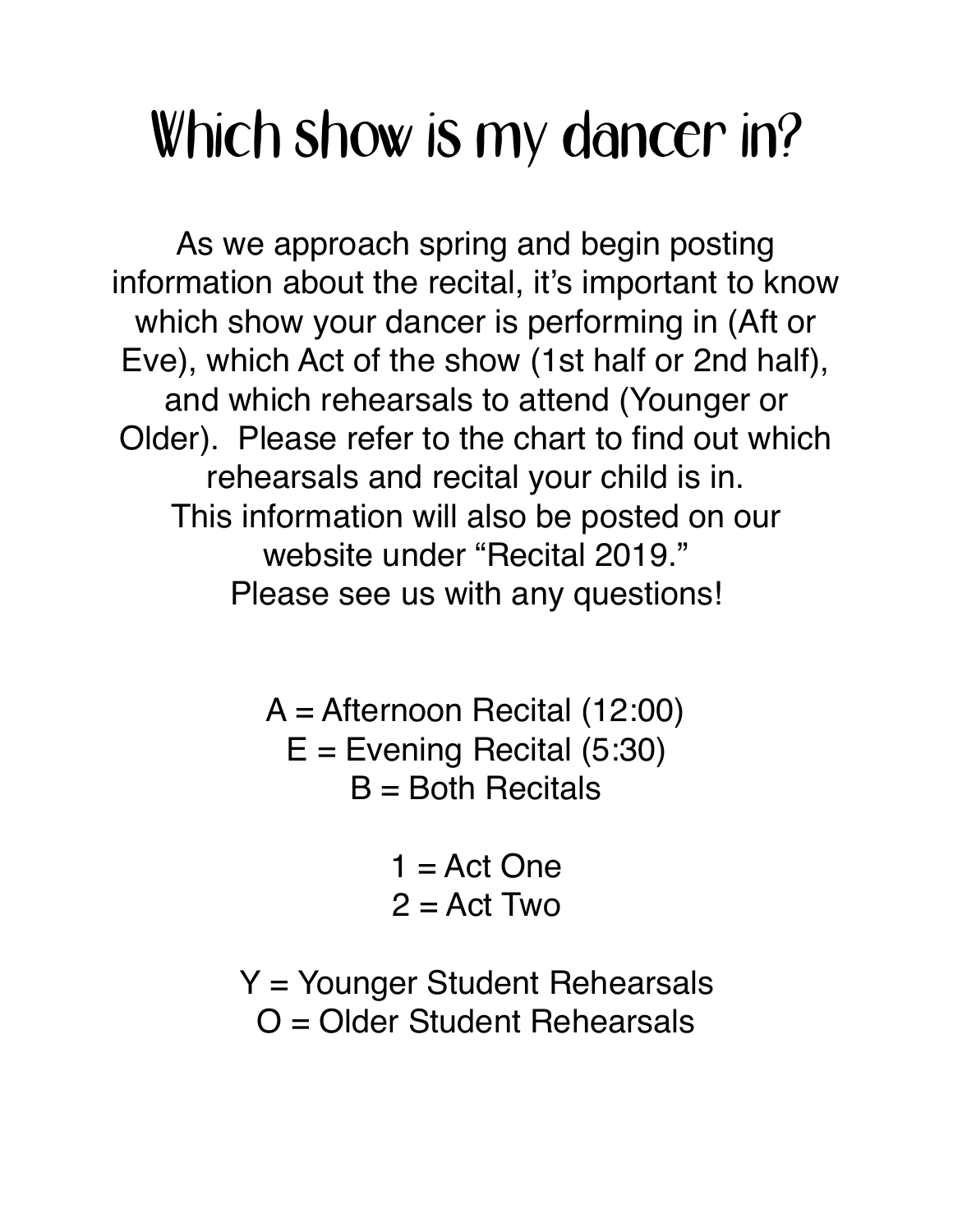| <b>Class</b>               | <b>Name of Dance</b>     | <b>Show</b> | <b>Act</b>     | Age<br>Group |
|----------------------------|--------------------------|-------------|----------------|--------------|
| <b>MONDAYS</b>             |                          |             |                |              |
| <b>KinderDance</b>         | <b>Customer Service</b>  | A           | $\mathbf{1}$   | Y            |
| <b>Ballet 2</b>            | Farmers                  | A           | 1              | $\circ$      |
| Jazz 2                     | Firefighters             | A           | $\overline{2}$ | $\circ$      |
| Acro 4                     | Authors                  | B           | $\overline{2}$ | $\circ$      |
| <b>Magical MT</b>          | <b>Newsies</b>           | B           | $\mathbf{1}$   | $\circ$      |
| Int Tap                    | Singers                  | E           | $\overline{2}$ | $\circ$      |
| <b>Adv Pointe</b>          | <b>Jewelers</b>          | B           | 1              | $\circ$      |
| Int Hip Hop                | Electricians             | E           | $\overline{2}$ | $\circ$      |
| Int Pointe                 | Astronauts               | E           | $\mathbf{1}$   | $\circ$      |
|                            |                          |             |                |              |
|                            |                          |             |                |              |
| <b>TUESDAYS</b>            |                          |             |                |              |
| Ballet/Tap Intro (age 5-6) | <b>Bakers</b>            | E           | 1              | Y            |
| Ballet/Tap (age 7-9)       | <b>Dentists</b>          | A           | 1              | Y            |
| TumbleJazz                 | Make-Up Artists          | A           | 1              | Y            |
| Pre-Pointe                 | Astronauts               | A           | 1              | O            |
| Int Ballet                 | <b>Doll Makers</b>       | E           | 1              | $\circ$      |
| Hip Hop Kids               | DJ's                     | E           | 1              | $\circ$      |
| Tap 1                      | Exterminators            | A           | $\overline{2}$ | $\circ$      |
| Int Jazz                   | <b>Stock Brokers</b>     | E           | $\overline{c}$ | $\circ$      |
| Junior MT                  | <b>Teachers</b>          | B           | 1              | $\circ$      |
| Junior MT                  | <b>Flight Attendants</b> | B           | $\overline{2}$ | $\circ$      |
| Adv Tap                    | <b>Bell Hops</b>         | B           | $\mathbf{1}$   | $\circ$      |
| Adv Hip Hop                | <b>Travel Agents</b>     | B           | $\mathbf{1}$   | $\circ$      |
|                            |                          |             |                |              |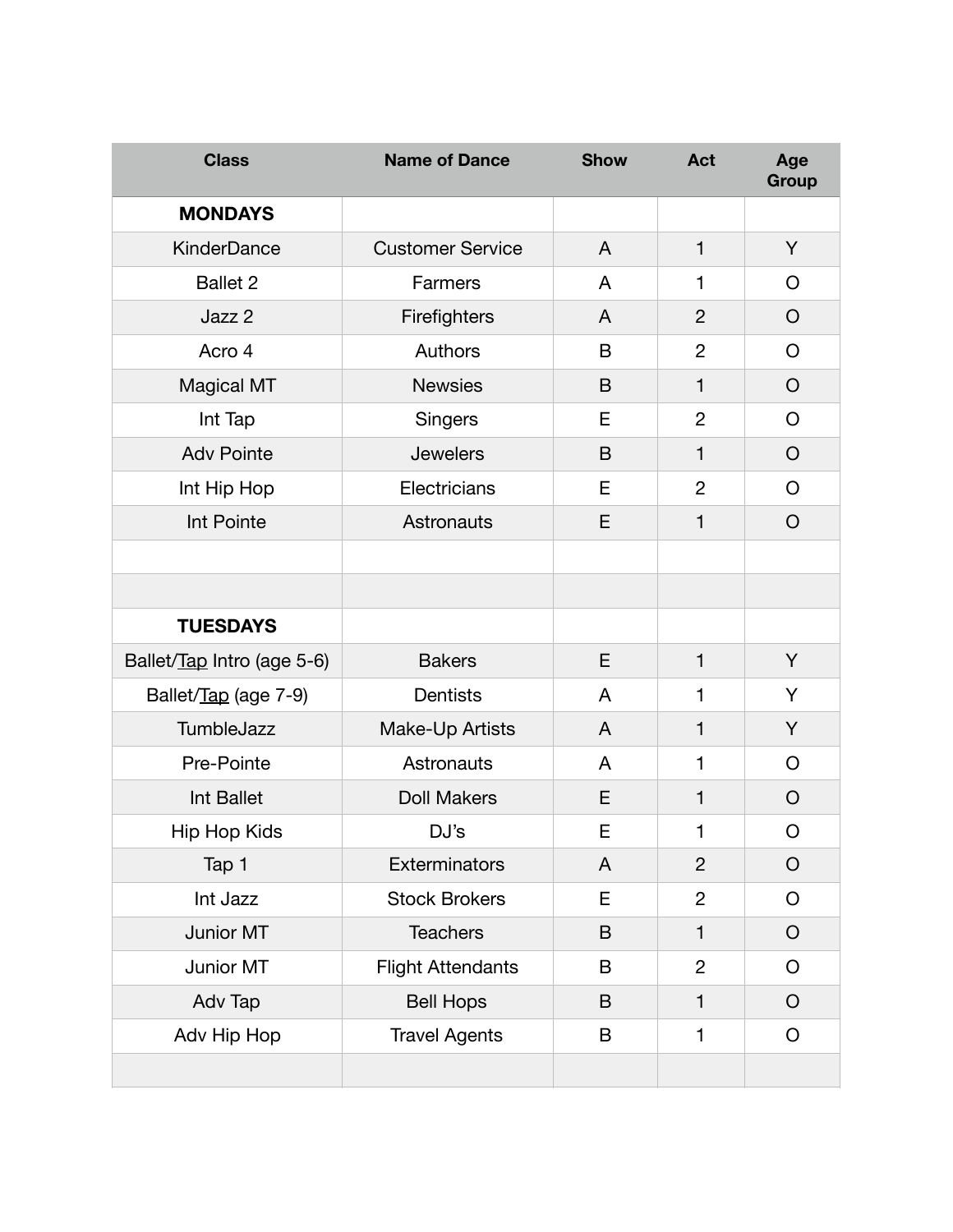| <b>Class</b>       | <b>Name of Dance</b>     | <b>Show</b> | <b>Act</b>     | Age<br>Group |
|--------------------|--------------------------|-------------|----------------|--------------|
|                    |                          |             |                |              |
| <b>WEDNESDAYS</b>  |                          |             |                |              |
| KinderDance        | <b>Marine Biologists</b> | A           | 1              | Y            |
| Hip Hop Jr.        | Lumberjacks              | A           | $\mathbf{1}$   | Y            |
| Ballet 1           | Farmers                  | E           | 1              | O            |
| Jazz 1             | Firefighters             | E           | $\overline{2}$ | $\circ$      |
| Lyrical 1          | <b>Architects</b>        | A           | 1              | O            |
| Sparkle Team       | <b>Executives</b>        | B           | $\overline{2}$ | $\circ$      |
| Pink Team          | <b>Digital Nomads</b>    | B           | $\overline{2}$ | O            |
| <b>Silver Team</b> | Doctors                  | B           | $\mathbf{1}$   | $\circ$      |
| Contemporary       | <b>Detectives</b>        | B           | $\overline{2}$ | O            |
| Int Lyrical        | Carpenters               | E           | $\mathbf{1}$   | $\circ$      |
|                    |                          |             |                |              |
|                    |                          |             |                |              |
| <b>THURSDAYS</b>   |                          |             |                |              |
| <b>KinderDance</b> | <b>Postal Workers</b>    | A           | $\mathbf{1}$   | Υ            |
| Hip Hop Jr.        | Lumberjacks              | Е           | $\mathbf{1}$   | Y            |
| <b>Ballet 3</b>    | <b>Doll Makers</b>       | A           | $\mathbf{1}$   | $\circ$      |
| Acro 1-2           | Zoo Keepers              | E           | $\overline{c}$ | $\circ$      |
| <b>Adv Ballet</b>  | Optometrists             | B           | $\overline{2}$ | $\bigcirc$   |
| Jazz 3             | <b>Crossing Guards</b>   | A           | $\overline{2}$ | O            |
| Acro 3             | Photographers            | A           | $\overline{2}$ | $\bigcirc$   |
| Adv Jazz           | Maids                    | B           | $\overline{2}$ | O            |
| Senior MT          | <b>Florists</b>          | B           | $\mathbf{1}$   | $\circ$      |
| Senior MT          | <b>Broadway Dancers</b>  | B           | $\mathbf{1}$   | O            |
| Senior MT          | <b>Baristas</b>          | B           | $\overline{2}$ | $\circ$      |
|                    |                          |             |                |              |